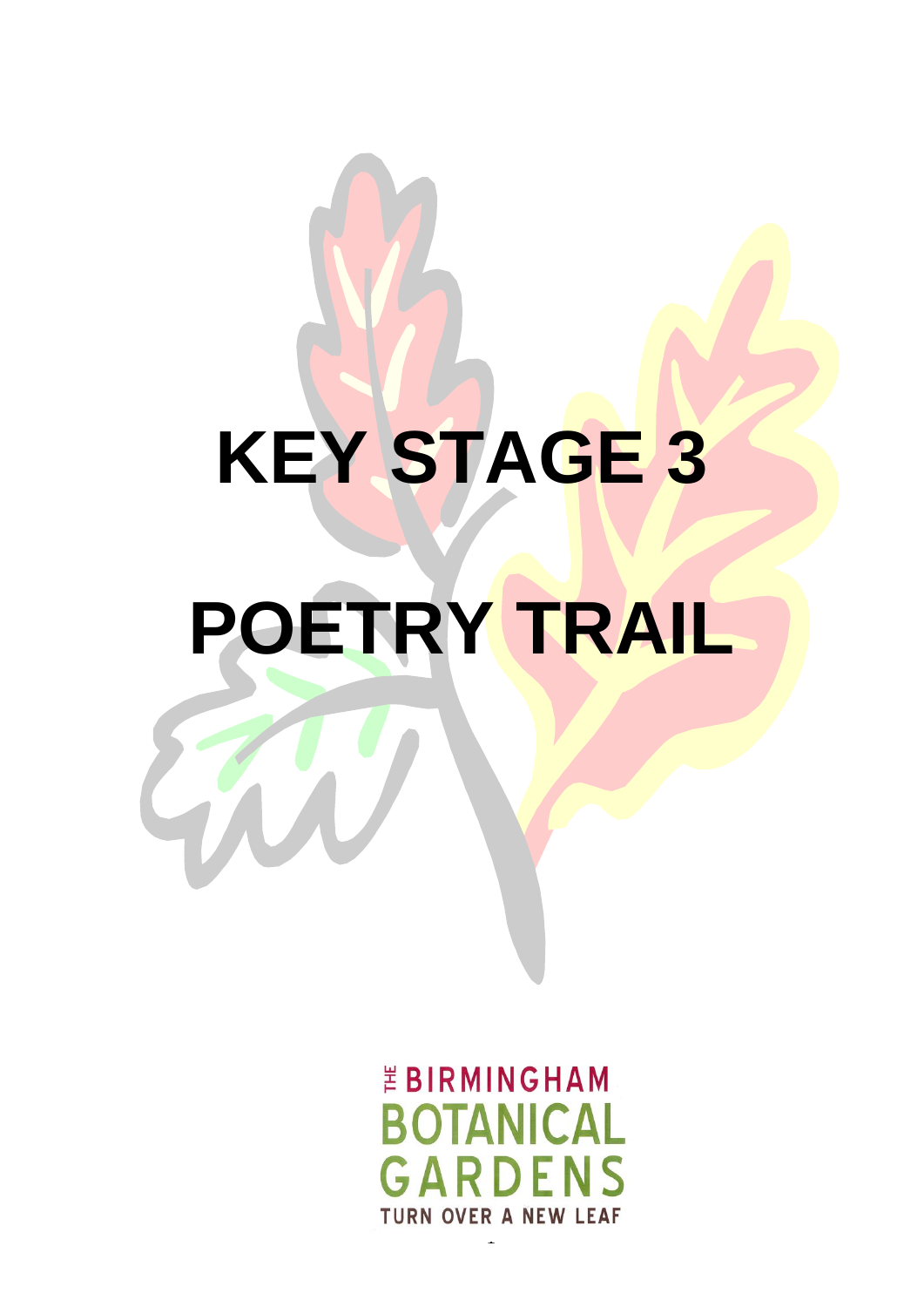# **Key Stage 3 Poetry Trail**

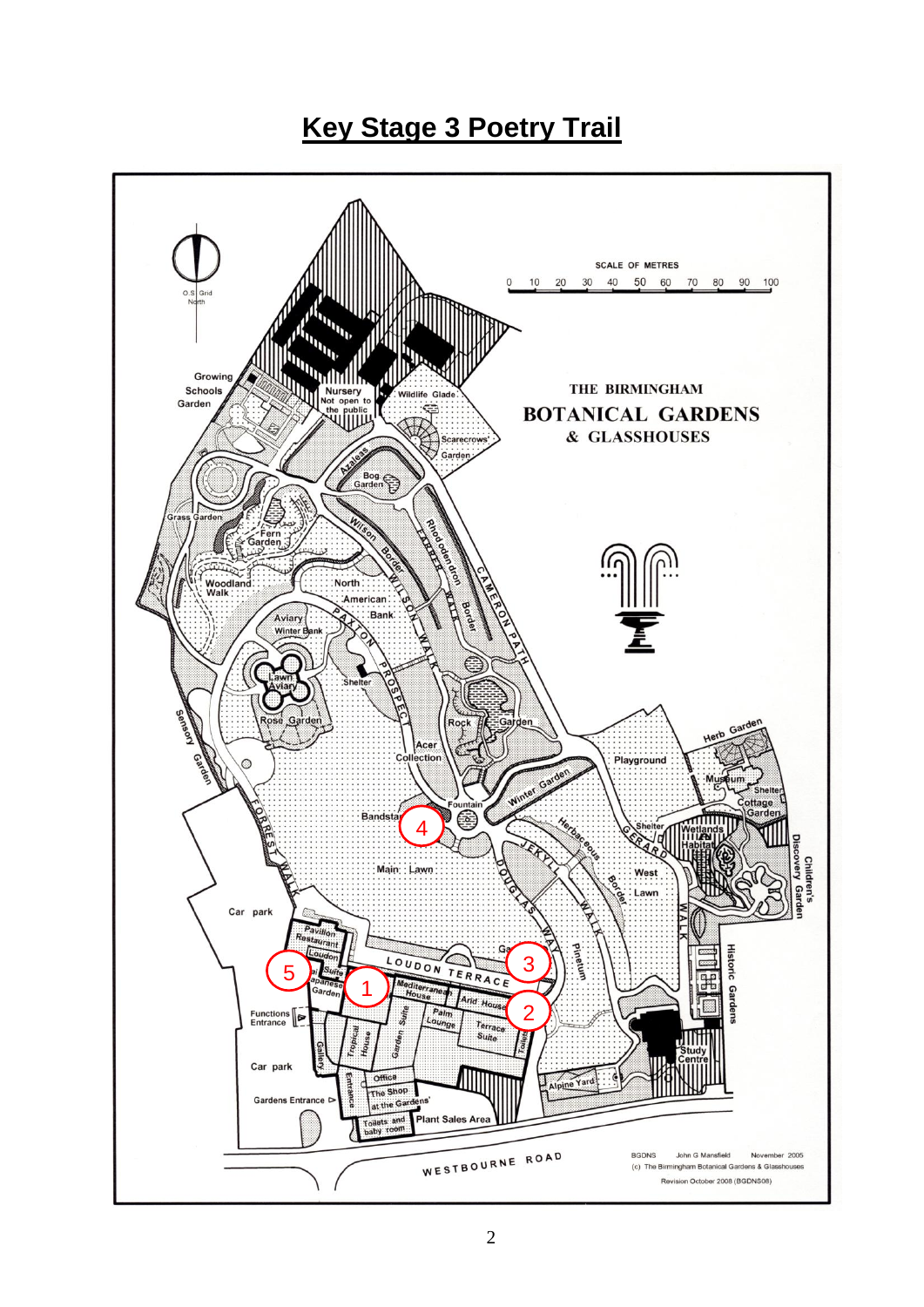# **Key Stage 3 Poetry Trail**

## **WITHIN THE GLASSHOUSES**

## **1. Subtropical House**

While you are in the Subtropical House, look at the **Spanish Moss** and choose the best rhyme words from the list to fit this poem:

The Spanish Moss just won't behave –

it makes the trees look old and hairy.

You'd think that this tree needs a

because it looks so rough and  $\qquad \qquad$ .

This type of poem is called a quatrain. This means each verse has four lines and they usually rhyme as follows:

- The first and third lines rhyme with each other.
- The second and fourth lines rhyme with each other.

Does your poem above rhyme like that? If it doesn't, you have probably picked the wrong words to complete it.

Here is another quatrain:

I wish I was a little grub with whiskers round my tummy. I'd climb into a honey pot and make my tummy gummy. (Anon)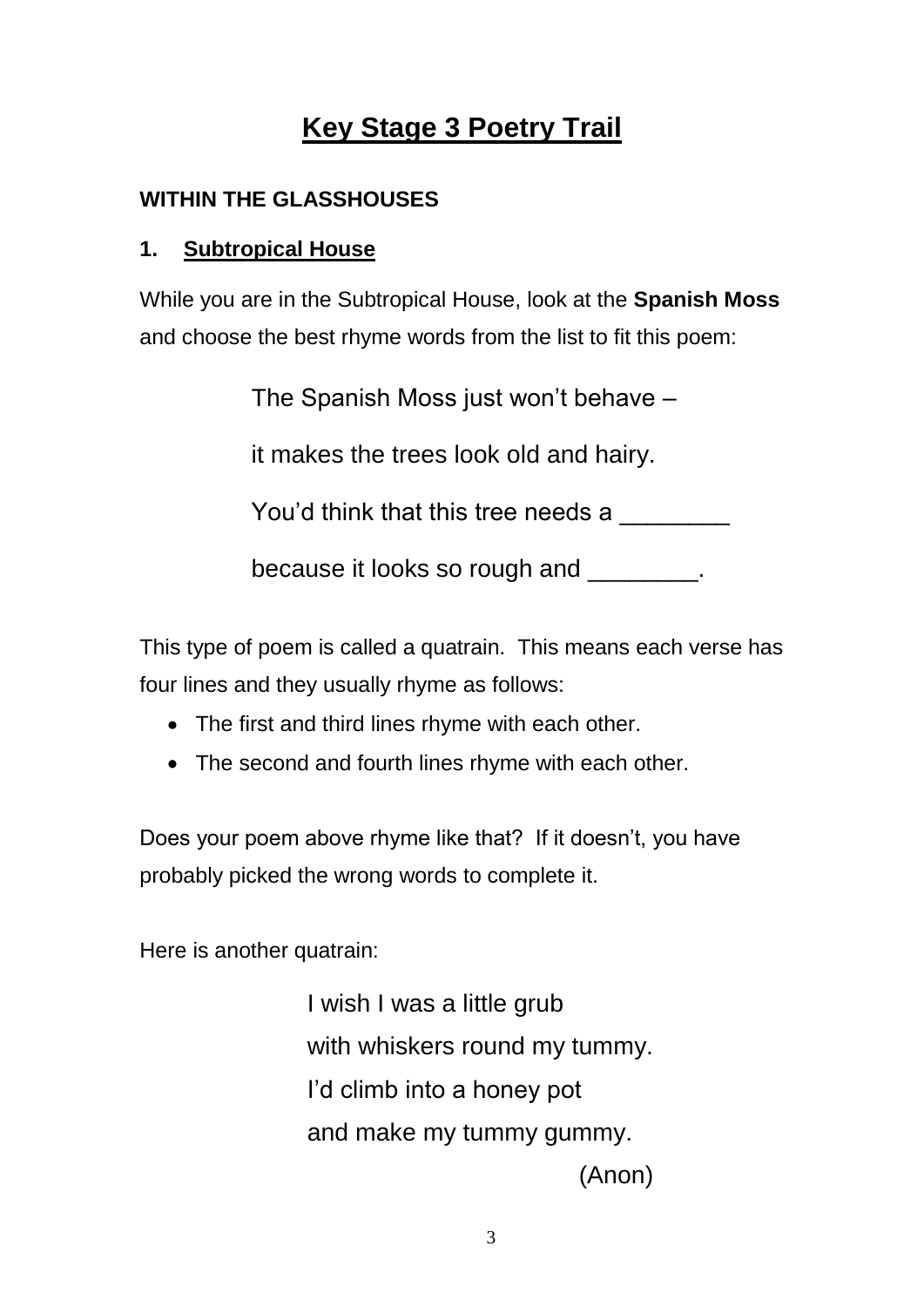That is a bit like the poem below about the pitcher plants that can be found in the Subtropical House:

> A Pitcher Plant's one long green tummy and thinks that bugs and flies are yummy. To stop it's tummy getting thinner it tells them all, 'Drop in for dinner!'

It is really two rhyming couplets, rather than a quatrain. Can you see the difference in the way it rhymes?

## **2. Arid House**

While you are in the Arid House, find the plant called the Century Plant. Here is a poem about it:

> The Century Plant is not a very adventury plant. It takes a hundred years to flower, so please don't ask it to grow any slower because it can't.

Which of the words in the poem is made-up? Put a ring round it.

Try making up a word that would suit the plants in the Arid House. 'Shlurjy' would be a bad word, because it sounds too wet and soft. Think of a better one. Use letters that sound sharp and dry, like t, c, or k.

"The cacti looked very \_\_\_\_\_\_\_\_\_\_\_."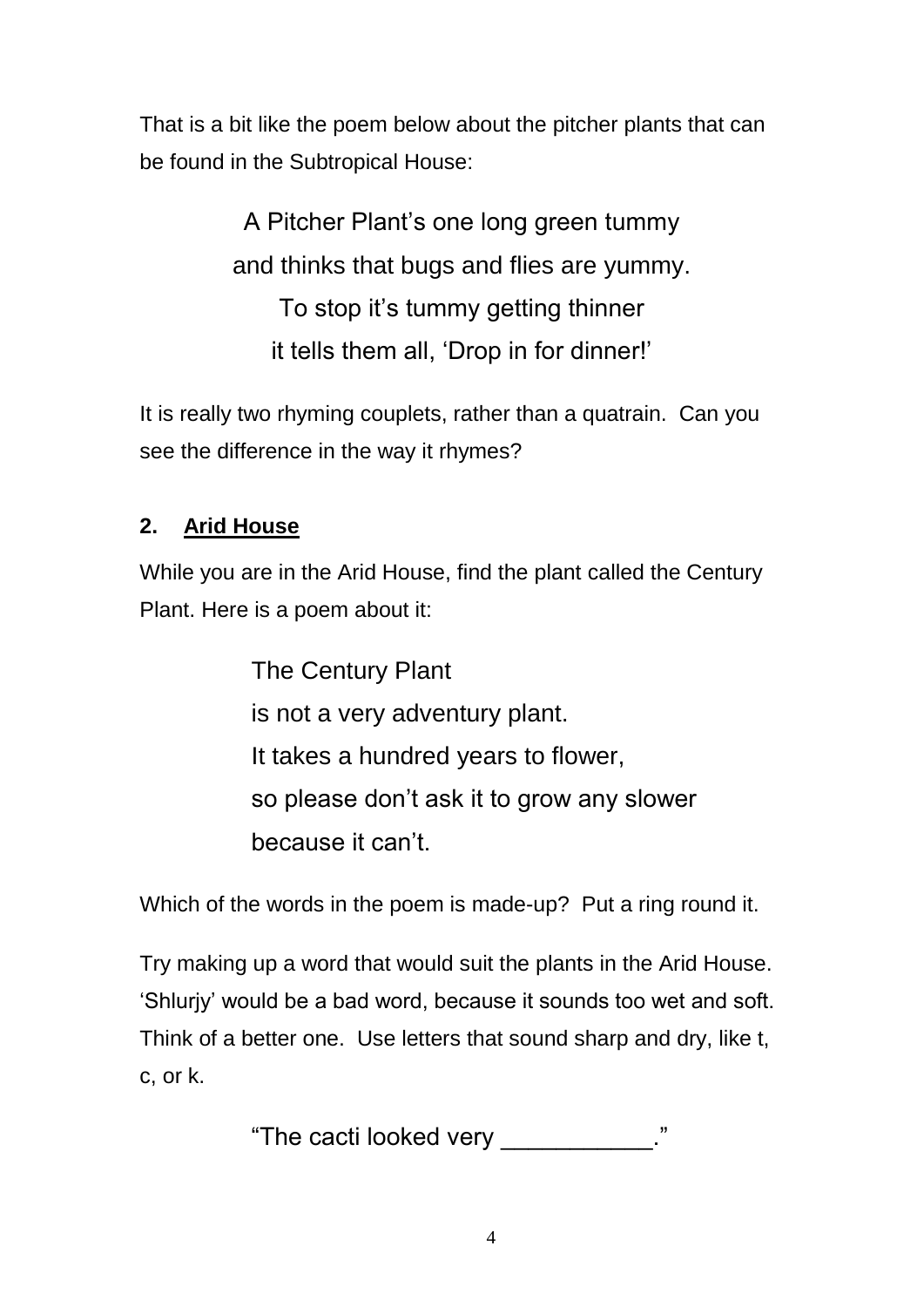There is a famous poem by Lewis Carroll called 'The Jabberwock' that uses lots of made-up words. Here is part of it. You can understand more or less what it is about, even though the words are strange.

> Beware the Jabberwock, my son! The jaws that bite, the claws that catch! Beware the Jubjub bird, and shun The frumious Bandersnatch! He took his vorpal sword in hand: Long time the manxome foe he sought-So rested he by the Tumtum tree, And stood awhile in thought. And, as in uffish thought he stood, The Jabberwock, with eyes of flame, Came whiffling through the tulgey wood, And burbled as it came! One, two! One, two! And through and through The vorpal blade went snicker-snack! He left it dead, and with its head He went galumphing back.

You could read this poem aloud, taking a line each. If you like it a lot, try to find Lewis Carroll's books, *Alice in Wonderland* and *Alice Through the Looking Glass*. Your school or local library may have them.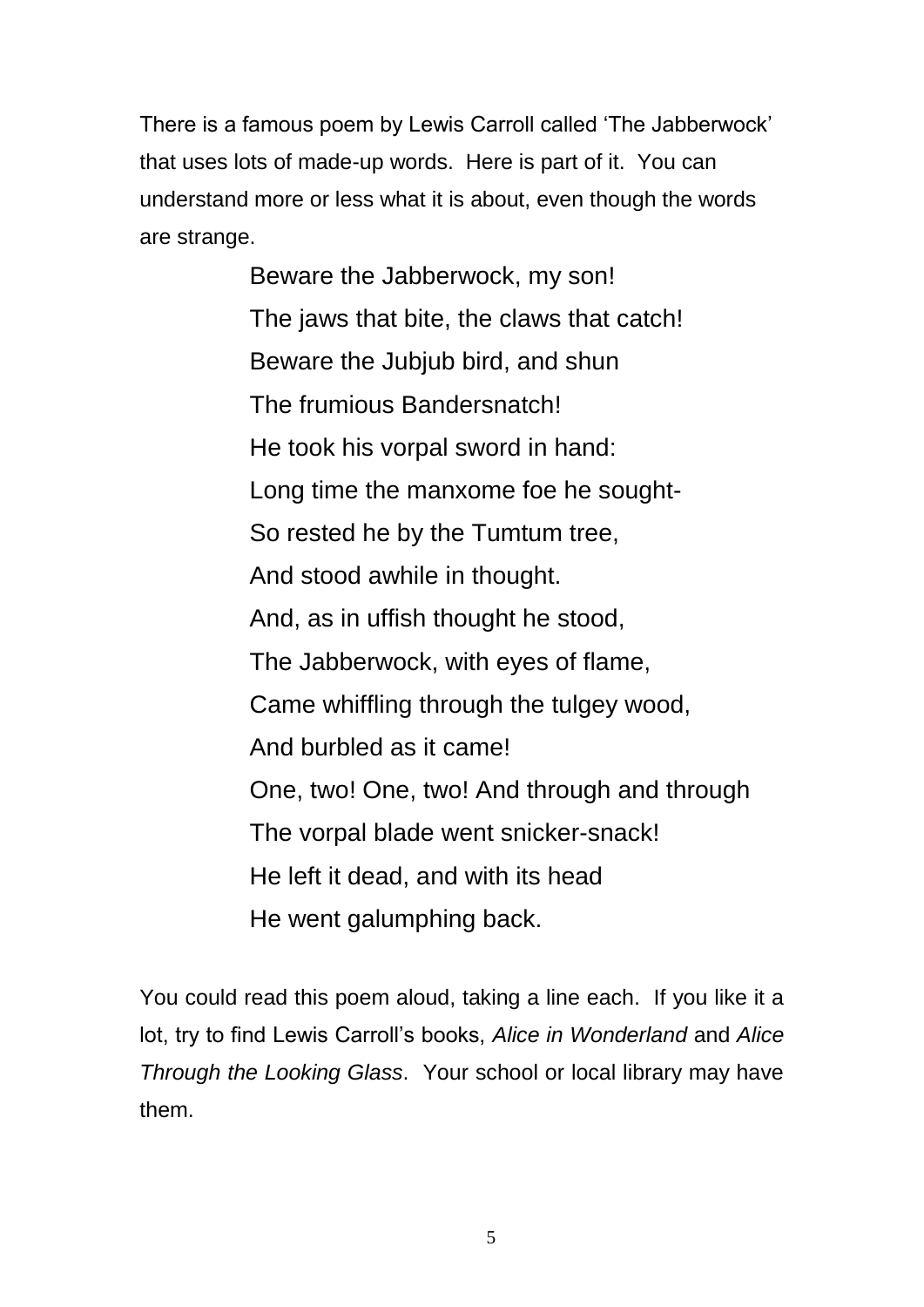#### **WITHIN THE GARDENS**

#### **3. Redwoods**

Now you are moving away from the jungles and the deserts to the forests of the American North-West. Find the Giant Redwood tree and read the poem:

# **Giant Redwood**

We are the red, who share our land with the Yurok and the Karok, with the Hupa and Tolowa, more tribes than a man can know. From the mountains to the sea, we stand thick as the fur on a beaver's back.

We grow taller than the sky, bigger than a bull elk, older than the white man, older than the red man, older than the eagle or the bear, older. When one of us falls, a thousand years die.

We are the red.

We eat our dead.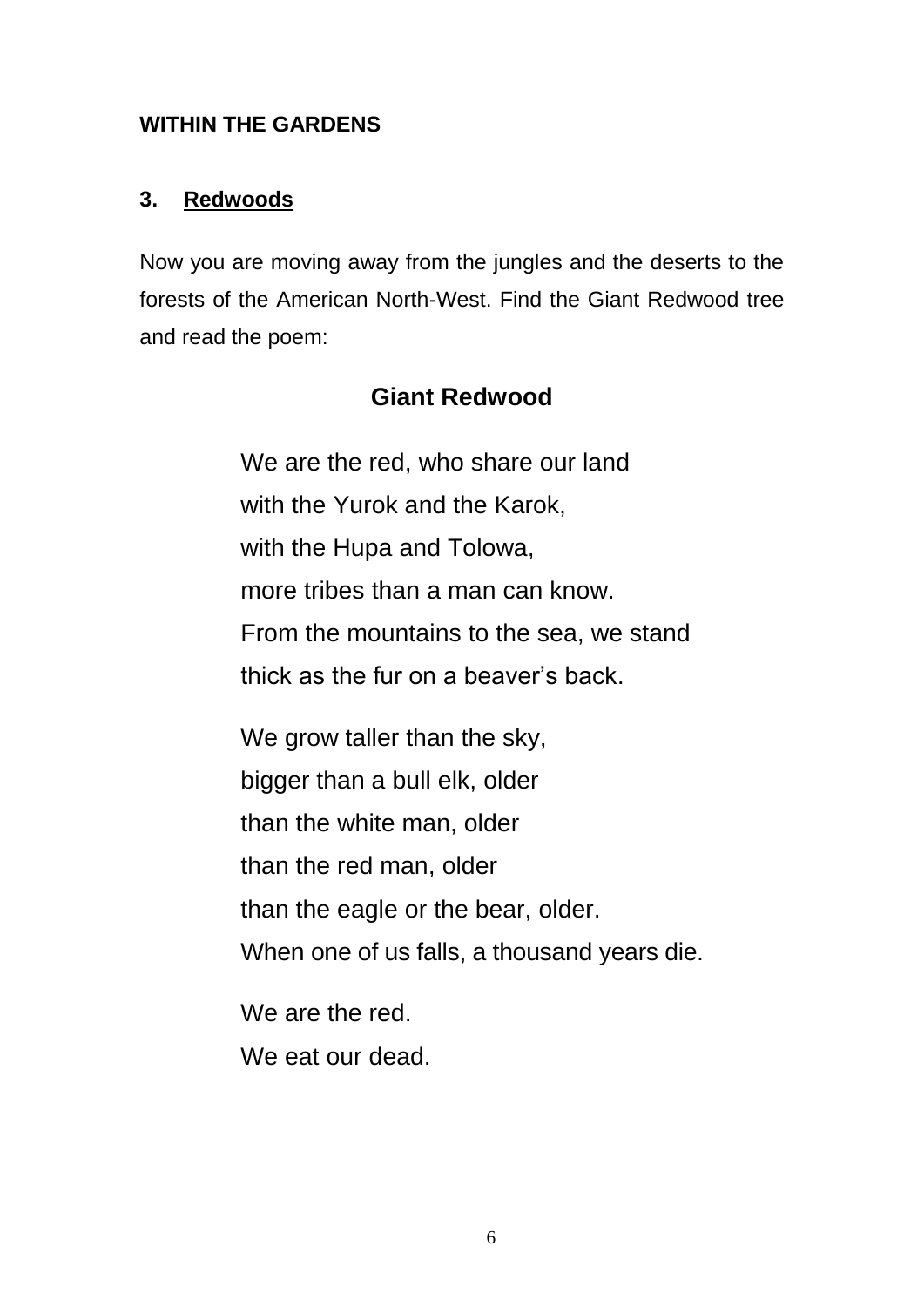Giant Redwoods can grow to become the tallest trees in the world, taller than the clock tower at the University, which you may be able to see from here.

When the poem says, "We eat our dead", this is because when a redwood tree falls and rots away, it provides the food for all the younger trees around it.

What is someone called, who eats their own kind? Ring the answer.

a hannibal a cannibal

a cannonball greedy

An animal that only eats plants is called an herbivore. What is a person called who only eats plants (because they believe it is wrong or unhealthy to eat meat)?

\_\_\_\_\_\_\_\_\_\_\_\_\_\_\_\_\_\_\_\_\_\_\_\_\_\_\_\_\_

Most plants on Earth have at least one creature that will eat them. Even trees have insects and animals that eat the leaves and fruit, and some insects like nothing better than chewing up the wood of the trunks and branches. Some of the worst of these are the termites, which can make a tree hollow while leaving the outside looking untouched.

Australian Aborigines found hollow branches after the termites had eaten them and blew down them to make music. These instruments were called didgeridoos.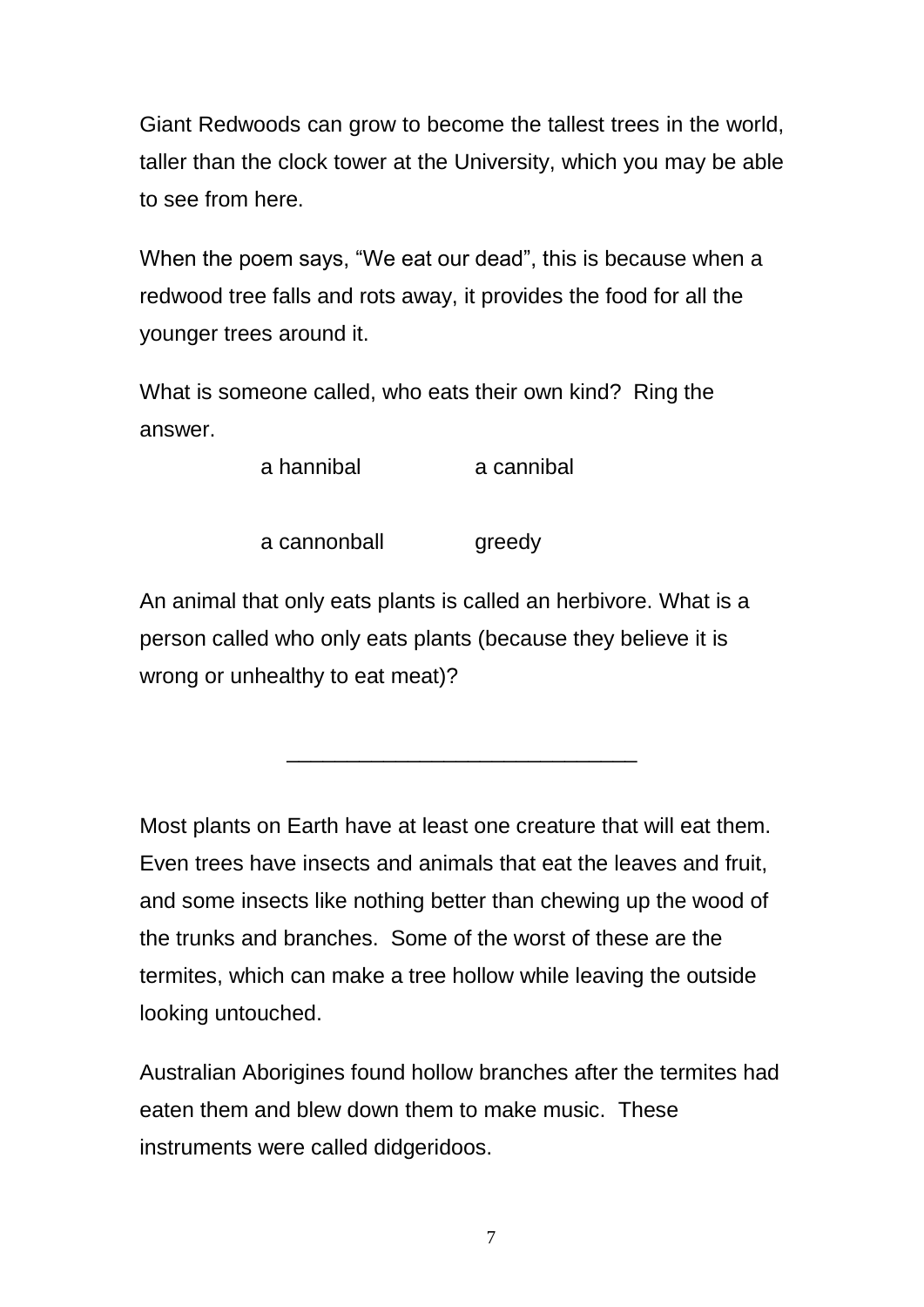#### **4. The Bandstand**

While you are at the Bandstand, read this poem:

# **I'm Listening To The Band**

The band-stand is unmanned – they're off to have their teas, no trumpets, drums, euphoniums, no oom-pah melodies – so I'm standing where the band stands and listening to the trees, listening to the woodwind whispering in the breeze.

Alliteration is using the same letter to start several words in a poem. In this poem which letter gives some alliteration?

Clue: it is near the end of the poem. Answer:

What sort of word do you think 'oom-pah' is? What is special about it?

It sounds like what it means (the sort of music played by brass bands, with a big drum thumping and tubas going oom-pah, oompah). When you use a word like this it is called onomatopoeia.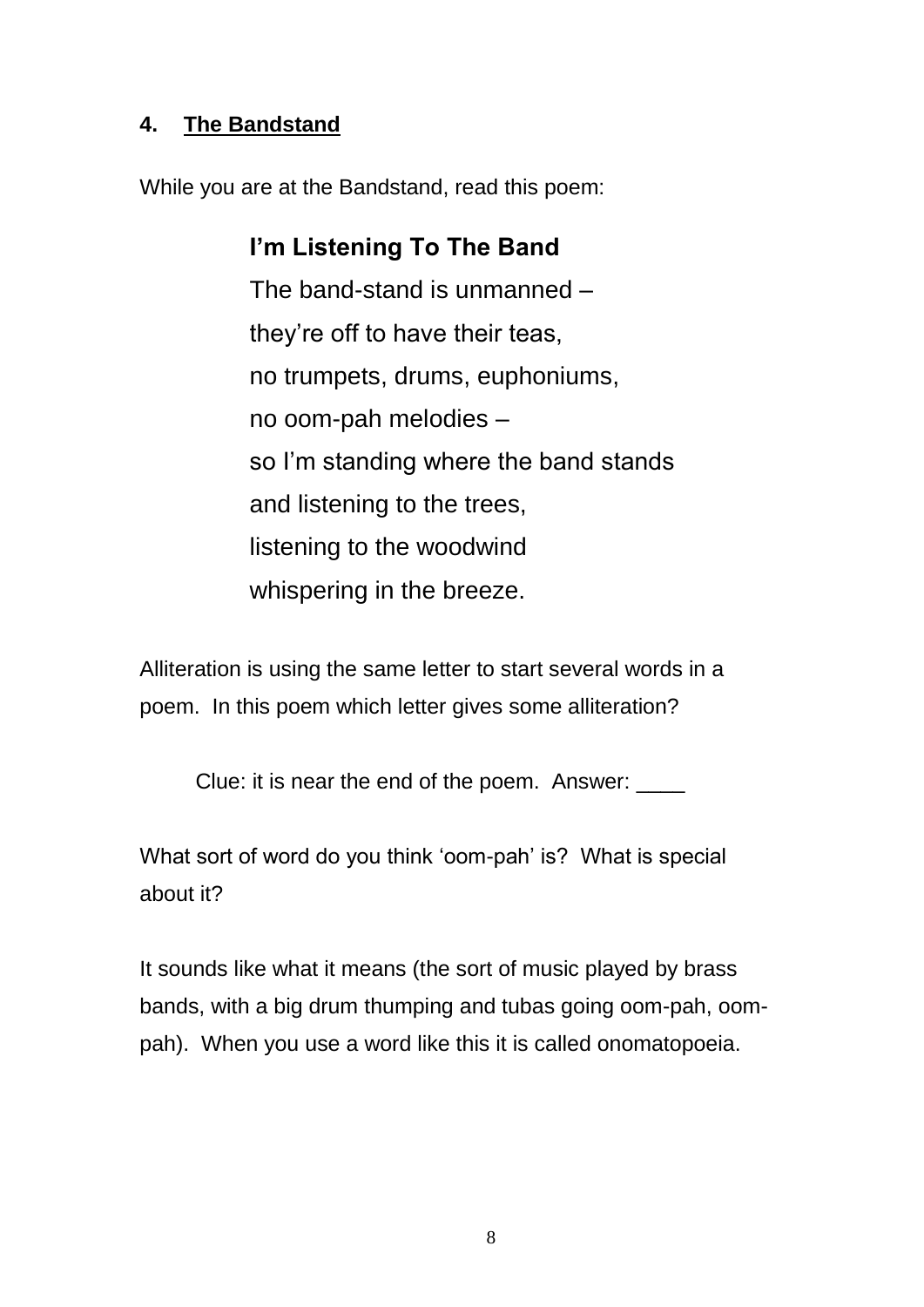Which of these words do you think are onomatopoeic? Put a ring round them…

cuckoo grumble splash engine redwood whisper

Here is another poem that has lots of onomatopoeia:

#### **Sounds Dangerous**

Who am I? You guess. No, I'm not a question mark. No, I'm not an S. I don't coo or mew or bark. Who am I? You guess. Yes! I'm a snake and no mistake and this *Sssssss* is my hiss.

> What sort of snake? You say. No, I'm not an adder, still less an asp, no way! No, I'm much badder! What sort of snake? You say. Okay! A rattlesnake and no mistake and this *Sssssss* is my hiss and that'll *Trrrrrr* be my rattle.

There is a lots of alliteration with all those S's and it is a concrete poem as well. Had you spotted that?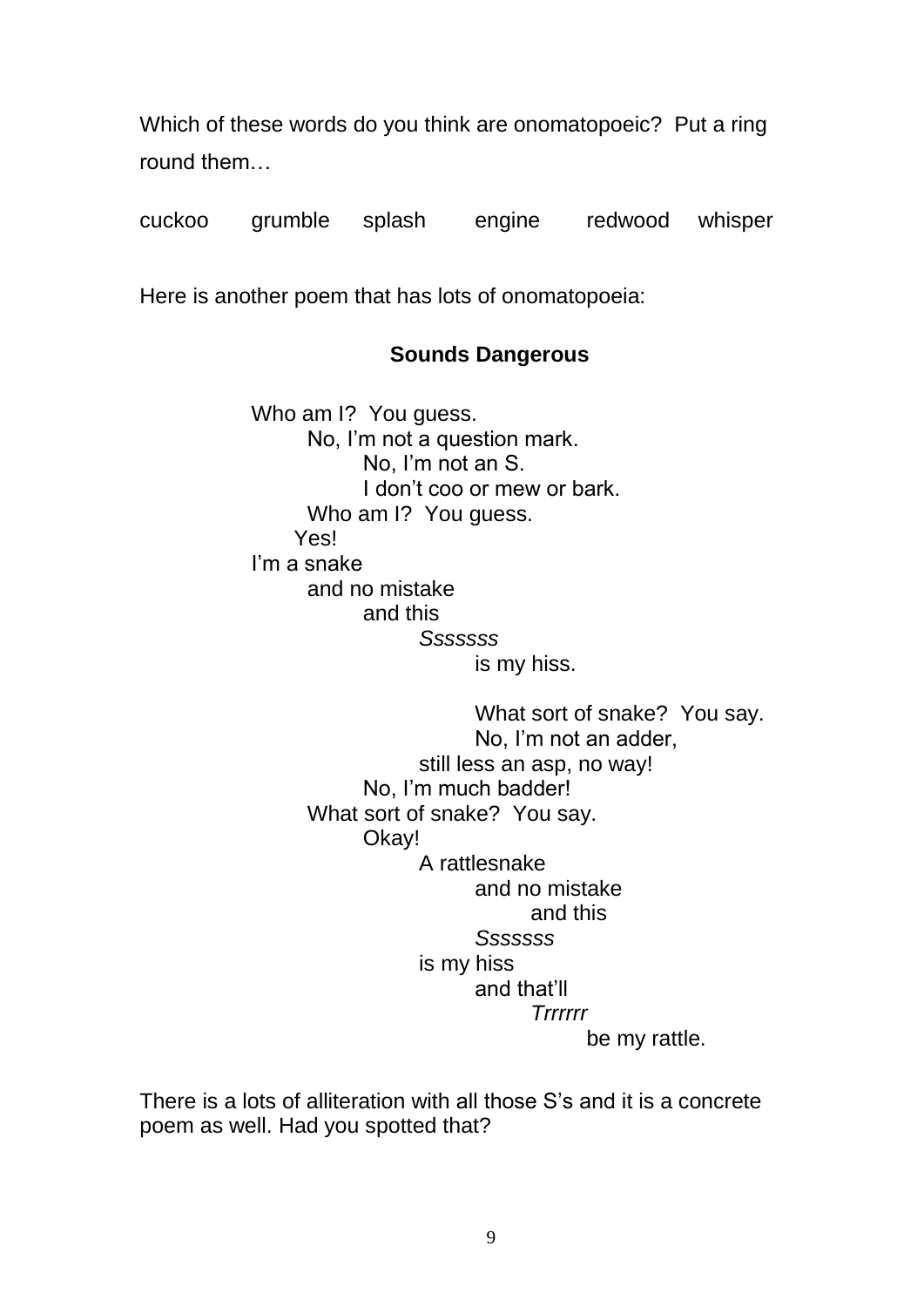#### **5. Bonsai and Japanese Gardens**

Bonsai are trees that have been grown to remain very small, by trimming them and keeping them in small pots. This is a skill that developed in Japan. So, if we are going to have a poem about a Bonsai, it should be a small one.

Find one of the poems displayed in the Japanese Garden. These are all examples of a Japanese form of poetry called *haiku.* 

A haiku doesn't have to rhyme at all, but you have to count the syllables carefully, so that there are five in the first line, seven in the second and five again in the third.

This is another haiku:

Johnny was silent, not because he had no tongue – just nothing to say.

Count the syllables to make sure it is right. Can you hear how the words 'Johnny', 'silent', 'because' and 'nothing' all have two parts; two syllables? All the other words are one syllable each. How many syllables does 'syllable' have?

Answer: \_\_\_\_\_\_\_

Perhaps you can write a haiku about the wind chimes hanging in the tree in the Japanese Garden, or a funny one about what you like to eat?